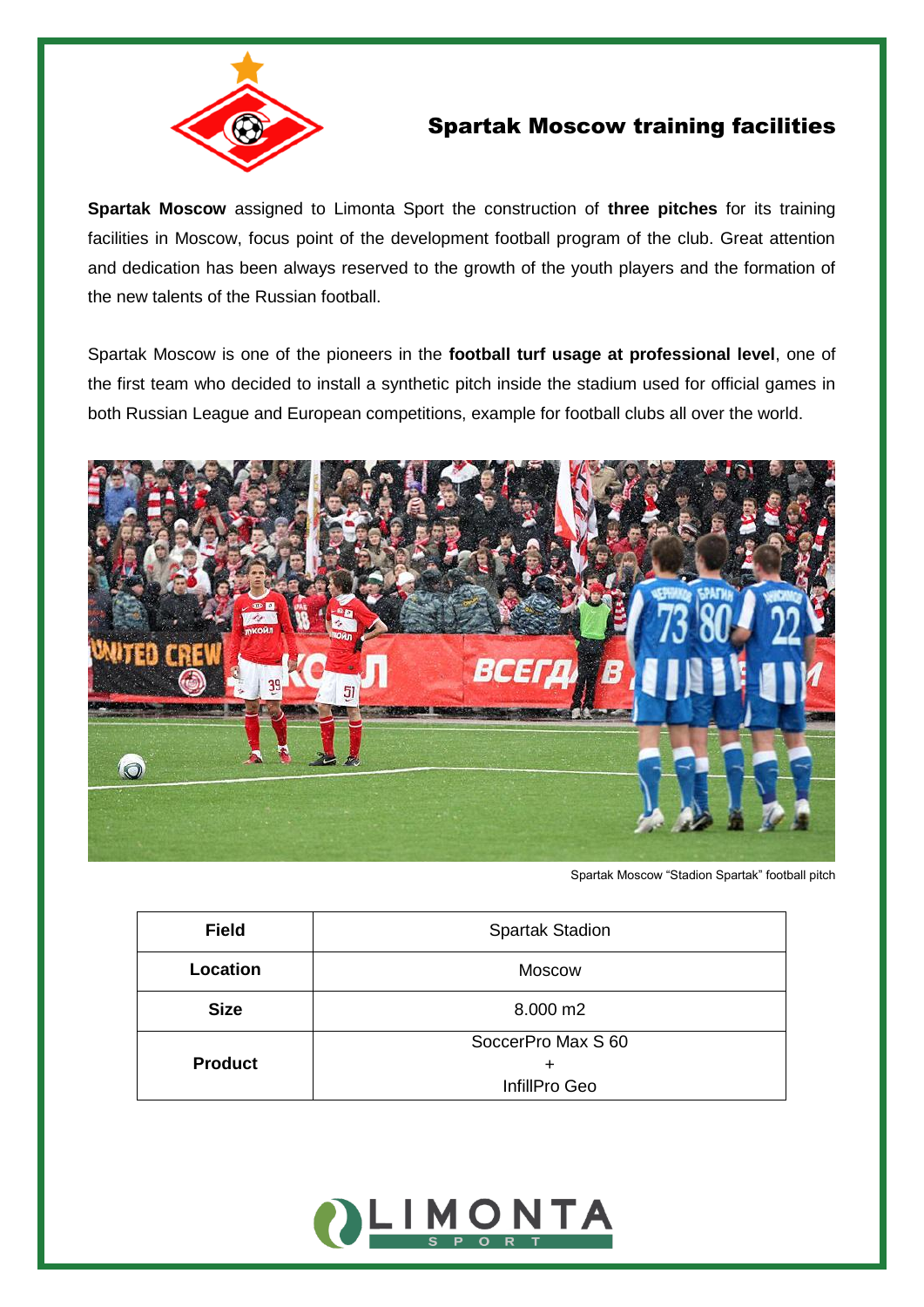Spartak Moscow commissioned Limonta Sport the construction of three full size pitches for its training facilities, giving special care to the "**Stadion Spartak**" central pitch dedicated to the official games of the U21 team and the other youngster of Spartak Moscow.

"Stadion Spartak" has been chosen for the installation of a **SoccerPro Max S 60mm** with **InfillPro Geo**, 100% natural and organic infill patented by Limonta Sport.



Spartak Moscow players in action in summer

The fields received special attention from other Russian professional football club, due to the uniqueness of the system designed by Limonta Sport. **InfillPro Geo** is not just an alternative to traditional infill materials, but something that makes playing on artificial turf easier for the players, safer and natural, thanks to better foot stability, drainage capability, performance level and look.

The field system has been designed with a heating system underneath, that allows to have a perfect surface even in **rigid weather conditions**, situation particularly frequent in the Moscow Area.

Tested with heavy rain, ice and snow the field has been always in perfect conditions, allowing the players of both Spartak Moscow and guest teams to play at their best and offer high level matches to the numerous fans who always follow the team during the season.